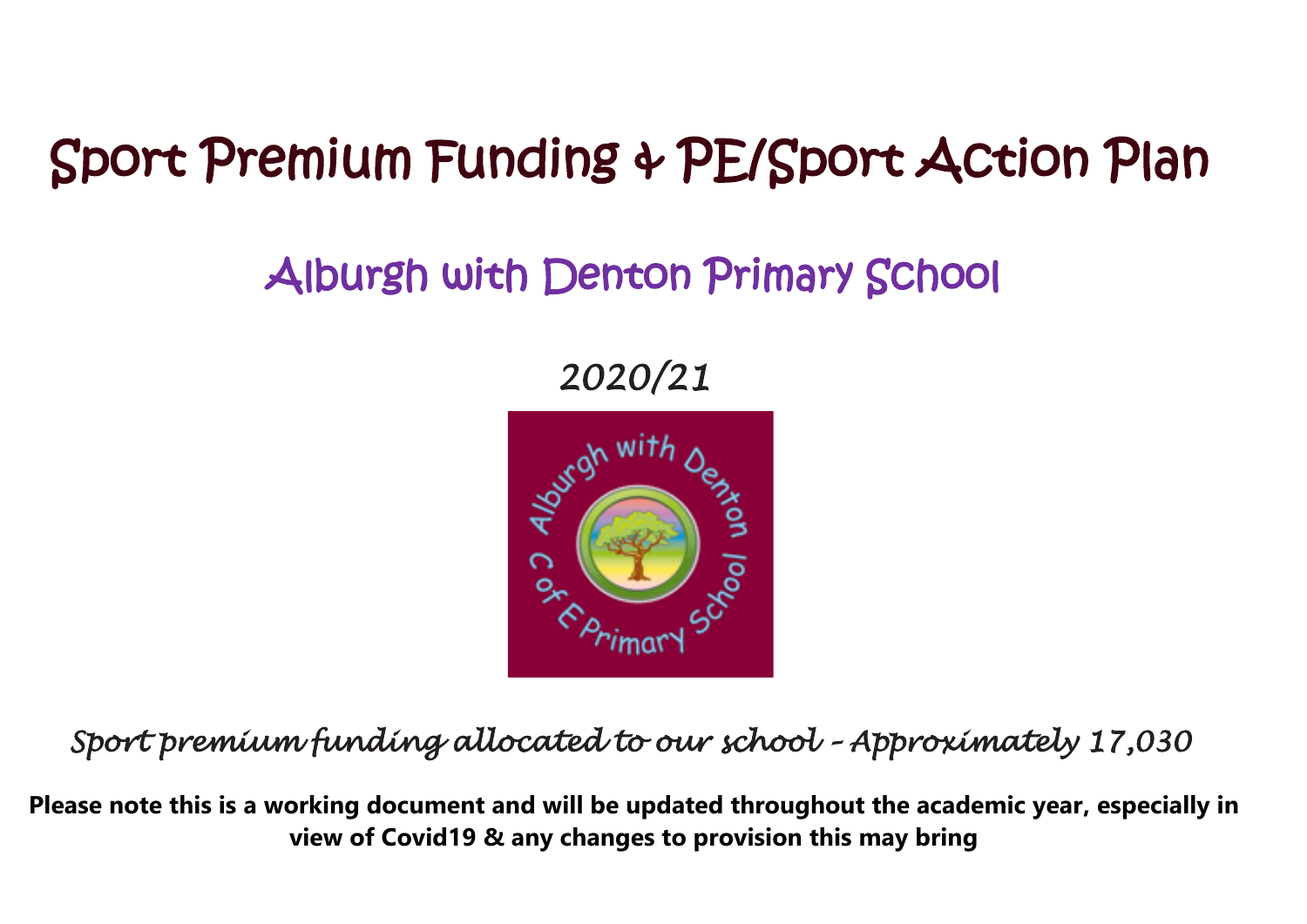The following shows the key achievements of 2019/20 and the further development that is needed within our school to enhance the children's enrichment in sport and physical education for 2020/21

| Key achievements to date:                                                                                                            | Areas for further improvement:                                                                                                 |
|--------------------------------------------------------------------------------------------------------------------------------------|--------------------------------------------------------------------------------------------------------------------------------|
| Numerous after school clubs run on a weekly basis which are varied                                                                   | Play leaders to run an activity every other lunch time to encourage<br>activity for all.                                       |
| and interesting for the children prior to covid                                                                                      |                                                                                                                                |
| Sports leaders organising and officiating in school based                                                                            | To further embed learning through lessons in class/ Science, PHSE                                                              |
| competitions. Year 5 children have been trained in leading activities from year 1 to year 6                                          |                                                                                                                                |
| every lunch time for 30 minutes - prior to covid                                                                                     | To further upskill staff in sport knowledge through courses and in                                                             |
| Pupils are provided with a range of opportunities to be physically                                                                   | school training                                                                                                                |
| active and they understand how physical activity can help them                                                                       |                                                                                                                                |
| adopt a healthy and active lifestyle                                                                                                 | To continue to raise the percentage rate for children attending an<br>lafter school club                                       |
| To continue to use qualified and suitably trained coaches to improve                                                                 |                                                                                                                                |
| the quality and range of school offered to enrich the curriculum and To purchase a larger PE shed for sports equipment in the summer |                                                                                                                                |
| continue to give children various opportunities to engage in clubs                                                                   | term 2021 - organised                                                                                                          |
| they enjoy                                                                                                                           | Continue to develop ways to target the less-active children and give                                                           |
| Use the high ability to model good work for others to progress. To                                                                   | them the experience of organised competitions                                                                                  |
| continue to build children's confidence in taking the lead in activities                                                             |                                                                                                                                |
| throughout the school year                                                                                                           | Through sport and physical activity, help to improve the wellbeing,                                                            |
| Qualified coaches from new company Premier Education, have been                                                                      | mental health and self-esteem of our children, linking to healthy<br>active lifestyles and emotional wellness. (Including SRE) |
| used to improve children's skills twice weekly for both key stages                                                                   |                                                                                                                                |
| Mrs Wright attended cluster gymnastics training - January 2020                                                                       |                                                                                                                                |
| Year 6 children organised activity stations this year in sports day                                                                  |                                                                                                                                |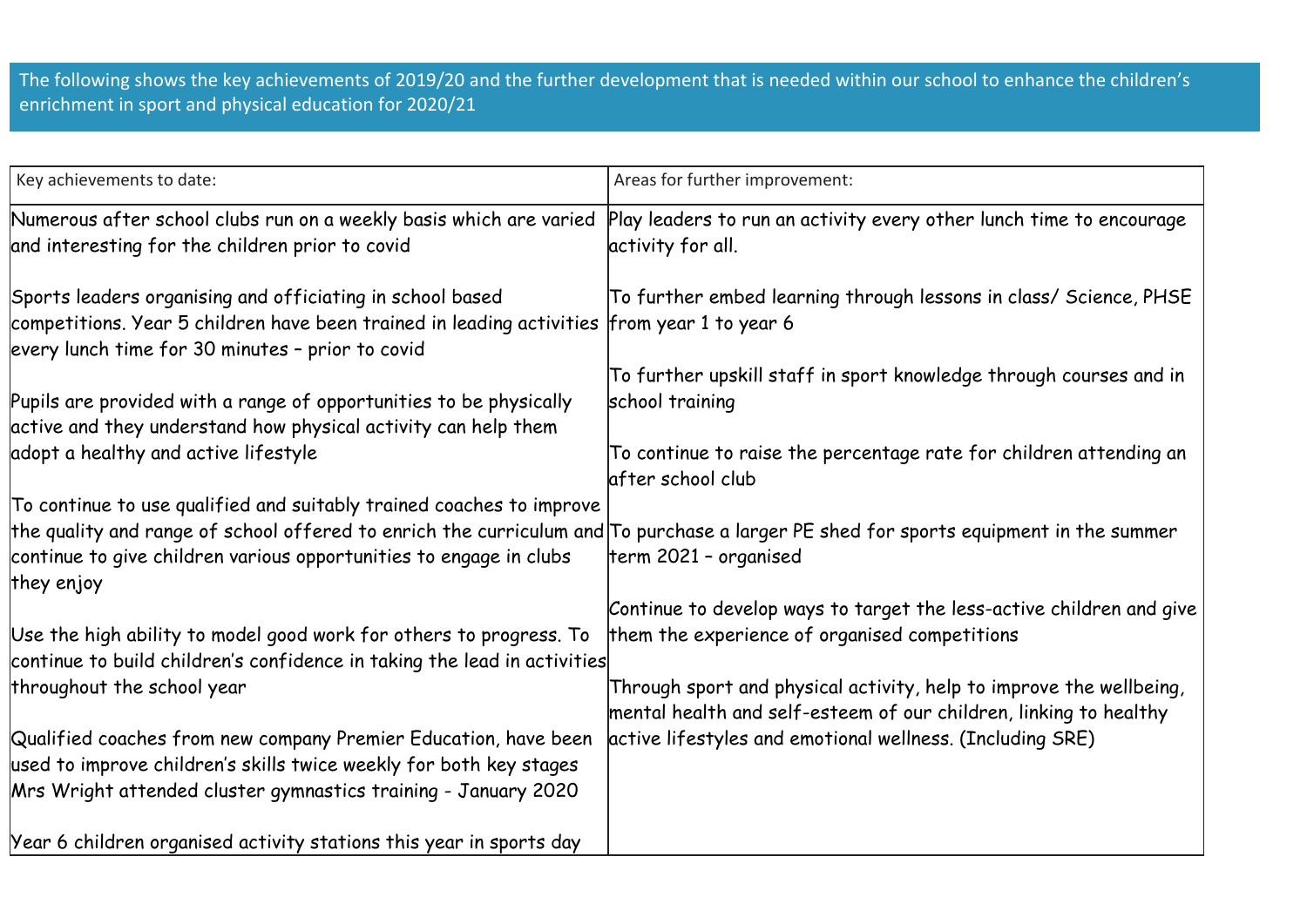|              | Wake & Shake every morning for children during lockdown          |
|--------------|------------------------------------------------------------------|
| being active | PE lessons put on google classroom to encourage children to keep |

The national curriculum states that children by the time they leave primary school should be able to:

- Pace themselves in floating and swimming challenges related to speed, distance and personal survival
- Swim unaided for a substantial period of time over a distance of at least 25m
- Use recognised arm and leg actions, lying on their front and back
- Use a range of recognised strokes

Based on data from year 5 in 2019/20 (Year 6 children to swim in the summer term who have not succeeded in this) Year 6 children who did not meet 25m expectations had swimming lessons in the summer term 2021 – 33%

| Meeting national curriculum requirements for swimming and water safety                                                                                                                                         | %                                   |
|----------------------------------------------------------------------------------------------------------------------------------------------------------------------------------------------------------------|-------------------------------------|
| What percentage of your Year 6 pupils could swim competently, confidently and proficiently over a distance<br>of at least 25 meters when they left your primary school at the end of last academic year?       | No swimming lessons due to<br>Covid |
| What percentage of your Year 6 pupils could use a range of strokes effectively [for example, front crawl,<br>backstroke and breaststroke] when they left your primary school at the end of last academic year? |                                     |
| What percentage of your Year 6 pupils could perform safe self-rescue in different water-based situations<br>when they left your primary school at the end of last academic year?                               |                                     |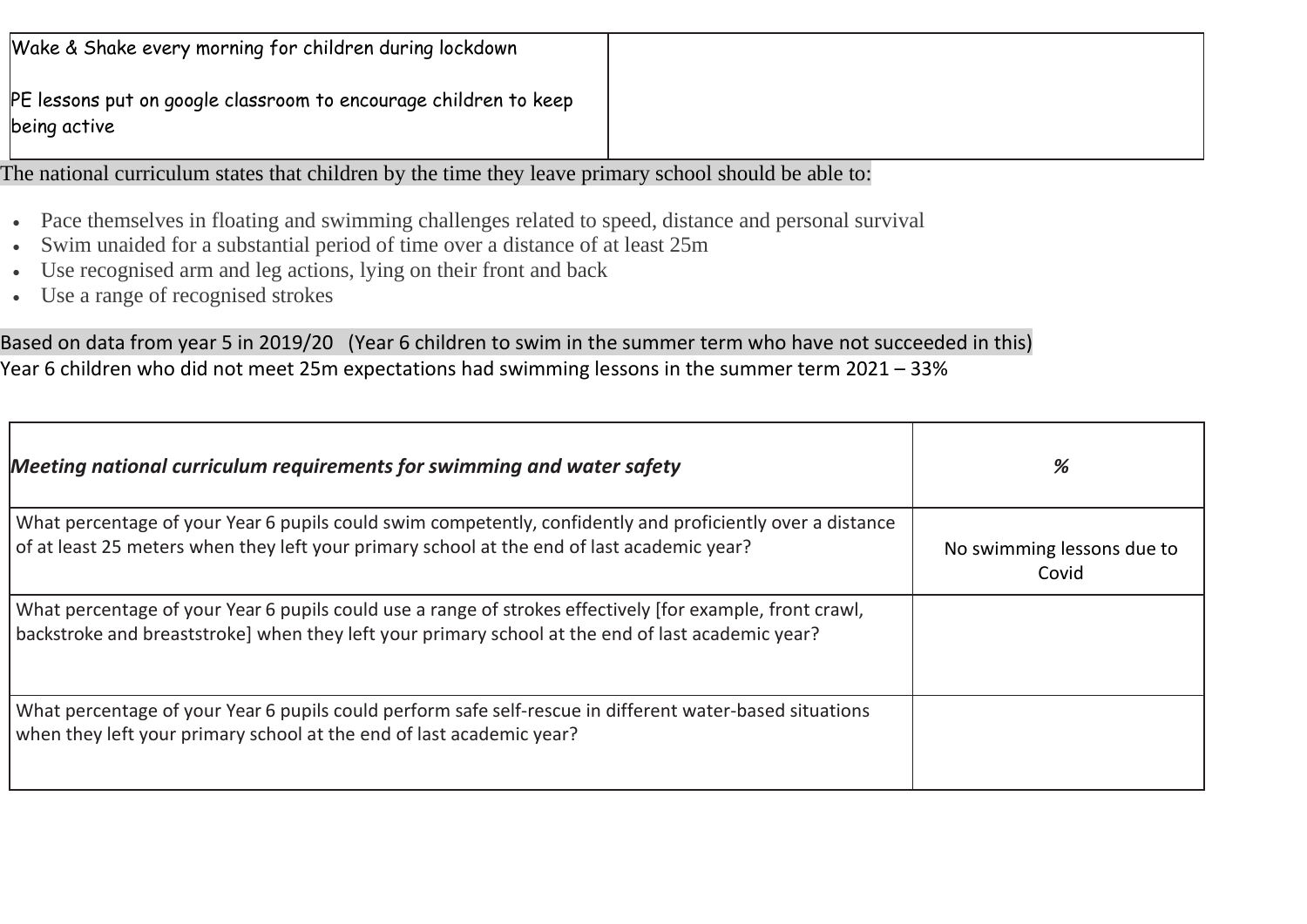| Schools can choose to use the Primary PE and Sport Premium to provide additional provision for swimming     |  |
|-------------------------------------------------------------------------------------------------------------|--|
| but this must be for activity over and above the national curriculum requirements. Have you used it in this |  |
| way?                                                                                                        |  |
|                                                                                                             |  |

NB – Due to the COVID-19 pandemic (lockdown/school closures) the Primary PE and Sports Premium plan for 2019-2020 will continue into 2020-2021. Due to lockdown funding was unable to be spent and this has been carried forward - £2,300

## **Action Plan and Budget Tracking** Captured intended annual spend against the 5 key indicators. Clarifying the success criteria and evidence of impact that are intended to measure, to evaluate for pupils today and for the future.

| Academic Year: 2020/21                                                                                                                                                                                                       | Total fund allocated: £19,330                                                                                                                                                                           |                       | Date Updated: July 2021                                                                                                                     |                                                                               |
|------------------------------------------------------------------------------------------------------------------------------------------------------------------------------------------------------------------------------|---------------------------------------------------------------------------------------------------------------------------------------------------------------------------------------------------------|-----------------------|---------------------------------------------------------------------------------------------------------------------------------------------|-------------------------------------------------------------------------------|
| Key indicator 1: The engagement of all pupils in regular physical activity $-$ Chief Medical Officer guidelines<br>recommend that primary school children undertake at least 30 minutes of physical activity a day in school |                                                                                                                                                                                                         |                       |                                                                                                                                             |                                                                               |
| School focus with clarity on<br>intended impact on pupils:                                                                                                                                                                   | Actions to achieve:                                                                                                                                                                                     | Funding<br>allocated: | Signs of success and impact:                                                                                                                | Sustainability and<br>suggested next steps:                                   |
| Continue to offer 2 hours of<br>high quality PE to every child in<br>school from Reception to Year 6                                                                                                                         | Curriculum to continue to support the<br>two hours with hall times booked to<br>ensure access to adequate learning<br>environment                                                                       |                       | All children participating<br>twice weekly learning new<br>skills, being challenged and monitoring / children<br>progressing at their level | Continue good practice<br>of teaching through<br>participation &<br>enjoyment |
| activity and engagement                                                                                                                                                                                                      | To improve outdoor area for the To renovate outdoor area, first stages<br>lower years to promote physical Feb 2021 to make it more accessible to<br>the children and enhance their physical<br>activity | £3,917                | Children being more active<br>with a greater choice of<br>equipment to use. Shelter<br>for KS 1 so area can be<br>used all year round       | Continue to monitor<br>equipment and effect on<br>pupils                      |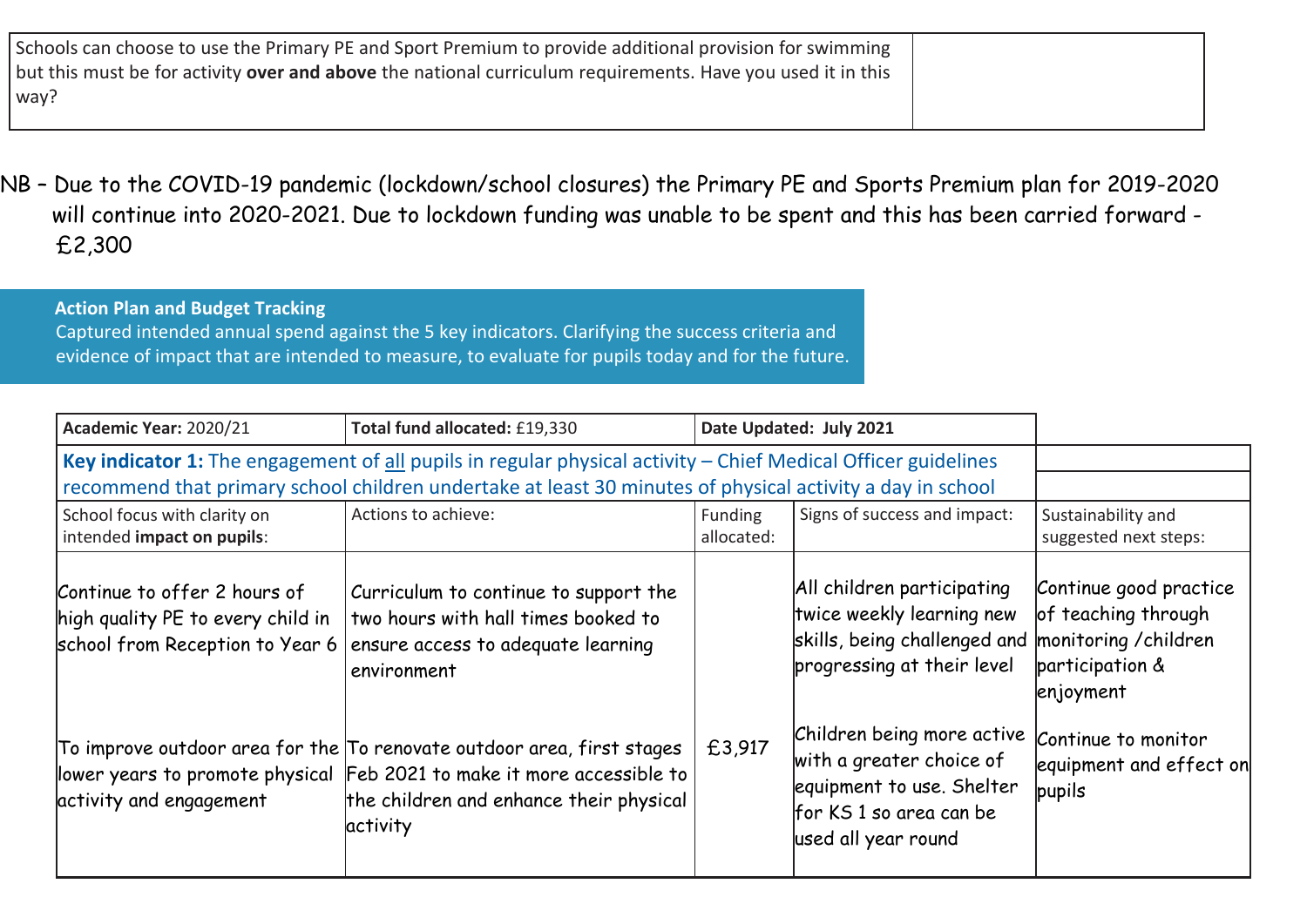| Monitor equipment so it safe to<br>use by the children                                                                                                                                                                                                                                                      | Leaders to make sure equipment is put<br>back in a sensible and tidy manner and<br>to report any breakages to PE<br>lcoordinator                                                                  | £581<br>Repairs/m<br>laintenance | PE coordinator to monitor                                                                           | Continue to encourage<br>children to use the<br>equipment provided in a<br>sensible way                             |
|-------------------------------------------------------------------------------------------------------------------------------------------------------------------------------------------------------------------------------------------------------------------------------------------------------------|---------------------------------------------------------------------------------------------------------------------------------------------------------------------------------------------------|----------------------------------|-----------------------------------------------------------------------------------------------------|---------------------------------------------------------------------------------------------------------------------|
| improvement                                                                                                                                                                                                                                                                                                 | Key indicator 2: The profile of PE and sport being raised across the school as a tool for whole school                                                                                            |                                  |                                                                                                     |                                                                                                                     |
| School focus with clarity on<br>intended impact on pupils:                                                                                                                                                                                                                                                  | Actions to achieve:                                                                                                                                                                               | Funding<br>allocated:            | Signs of success and impact:                                                                        | Sustainability and<br>suggested next steps:                                                                         |
| To continue to have celebration<br>assemblies every week to ensure<br>the whole school is aware of the<br>importance of PE and Sport and<br>to encourage all pupils to aspire<br>to being involved in the<br>assemblies by sharing their<br>sporting experiences through<br>bringing in medals/certificates | Achievements celebrated in assembly<br>Results recorded on sports notice<br>board for all to see/parents/governors<br>Parish newsletter written monthly with<br>sporting results and achievements | n/a                              | Gain in children's<br>confidence and wanting to<br>do well/more success<br>brought to the forefront | More competitions<br>entered and results<br>recorded on notice<br>board/newsletter and<br>parish magazine           |
| A sporting newsletter termly to<br>parents, highlighting all the<br>sporting achievements of the<br>pupils inside and outside of<br>school                                                                                                                                                                  | Children to continue to see PE<br>coordinator - Mrs Wright to have their<br>photograph taken and to give<br>description of activity achieved - not<br>possible due to covid at this stage         |                                  | Increase numbers of<br>children bringing in their<br>achievements for the<br>hewsletter             | Continue termly with it<br>as it's a success in their<br>sporting achievements<br>(Parents have<br>commented on how |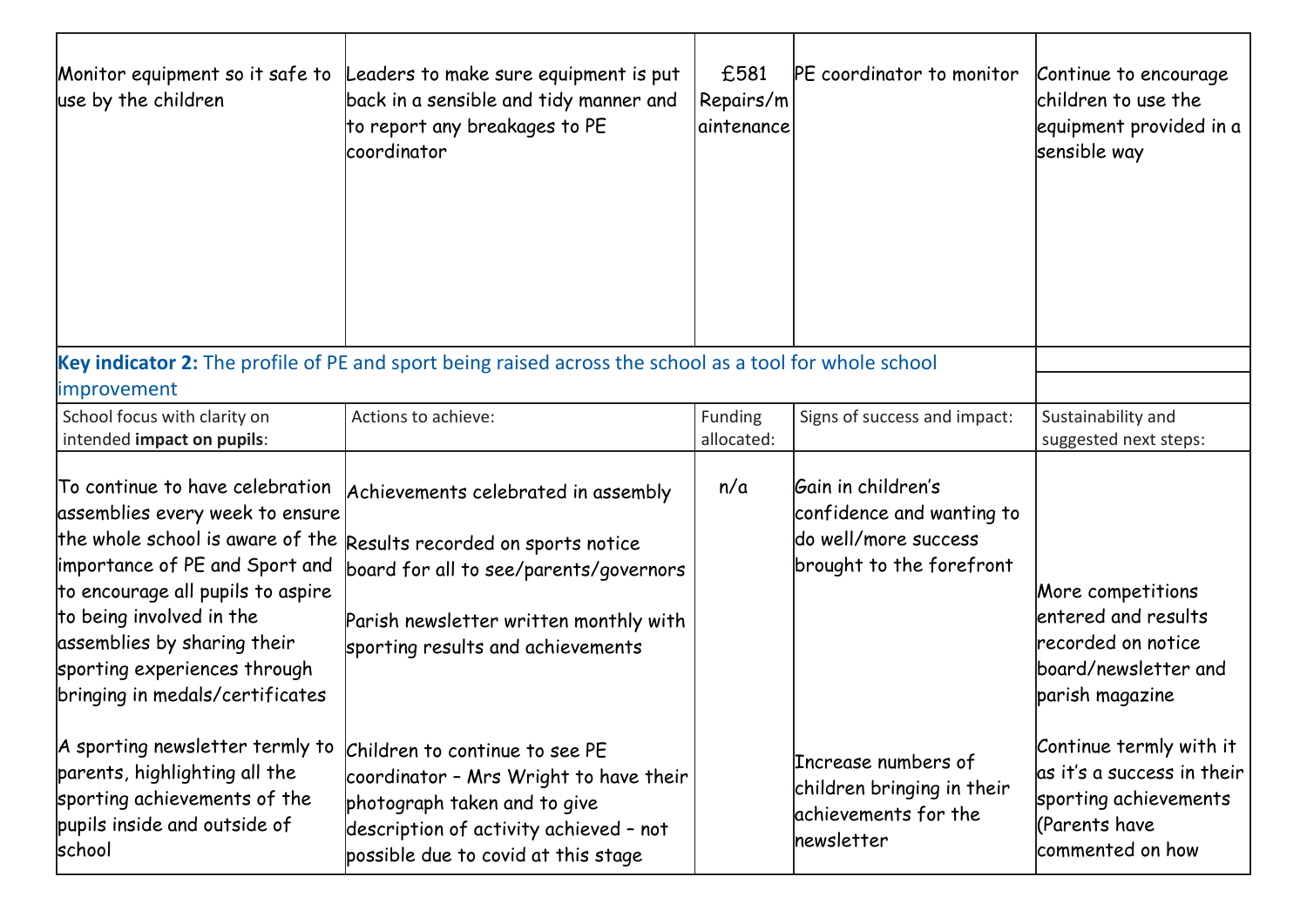| Pupils have opportunities to<br>learn to lead during PE and                                                                | Year 6 to organise activity stations at<br>sports day 2021                                                                                                                                                                          |        | Monitor in the next<br>academic year                                                                                                           | lovely it is to see so<br>many children doing well<br>$ $ in sport)                                              |
|----------------------------------------------------------------------------------------------------------------------------|-------------------------------------------------------------------------------------------------------------------------------------------------------------------------------------------------------------------------------------|--------|------------------------------------------------------------------------------------------------------------------------------------------------|------------------------------------------------------------------------------------------------------------------|
| sporting activities arranged by<br>themselves                                                                              | School Sports committee to get out<br>equipment and be involved in the<br>learning during PE lessons<br>Pupils to lead warm up activities during<br>curriculum PE lessons<br>Use of more able to act as role model<br>and officiate |        | KS2 pupils involved in<br>leading during academic<br>year to increase<br>confidence/wellbeing,<br>transferring qualities into<br>the classroom | Continue training from<br>SSCO for the play<br>leaders and meeting<br>regularly to discuss any<br>issues arising |
| Keep resources updated/make<br>sure every child has access to<br>appropriate size/shape<br>equipment to suit their ability | School sports committee to audit PE<br>equipment on a regular basis - 4<br>children from the Oaks class                                                                                                                             | £120   | Children can have own<br>equipment and don't have<br>to share in PE lessons,<br>maximizing their<br>input/potential in lessons                 | Update equipment when<br>necessary                                                                               |
| To purchase a larger PE shed to<br>accommodate equipment                                                                   | Source and gain permission from<br>Head/Finance department                                                                                                                                                                          | £3,963 | Equipment to be more<br>accessible to pupils and be<br>more organised in<br>preparation for lessons                                            | Audit and update when<br>necessary                                                                               |
| Hedge removal for clearance of<br>area                                                                                     |                                                                                                                                                                                                                                     | £280   |                                                                                                                                                |                                                                                                                  |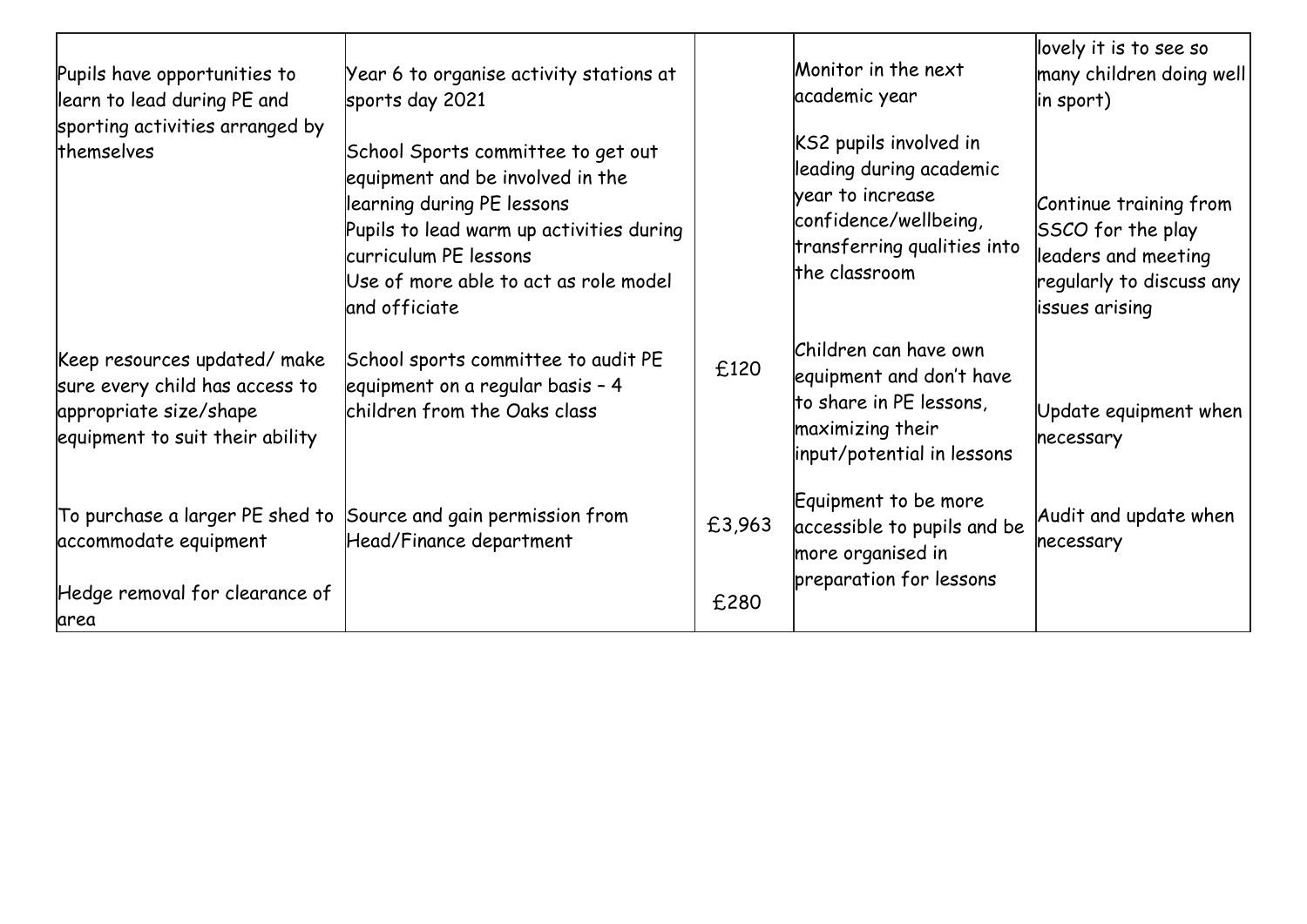| Key indicator 3: Increased confidence, knowledge and skills of all staff in teaching PE and sport                                             |                     |                       |                              |                                                             |
|-----------------------------------------------------------------------------------------------------------------------------------------------|---------------------|-----------------------|------------------------------|-------------------------------------------------------------|
| School focus with clarity on intended Actions to achieve:                                                                                     |                     | Funding               | Signs of success and impact: | Sustainability and suggested                                |
| impact on pupils:                                                                                                                             |                     | allocated:            |                              | next steps:                                                 |
| Build on success of PE cafes in<br>the summer term, to engage<br>parents/carers in activity with<br>their children - no cafes due to<br>covid | n/a                 | TBC for<br>resources  |                              | Continue next year with<br>cafes in the summer term<br>2022 |
| Key indicator 4: Broader experience of a range of sports and activities offered to all pupils                                                 |                     |                       |                              |                                                             |
|                                                                                                                                               |                     |                       |                              |                                                             |
| School focus with clarity on intended<br>impact on pupils:                                                                                    | Actions to achieve: | Funding<br>allocated: | Signs of success and impact: | Sustainability and suggested<br>next steps:                 |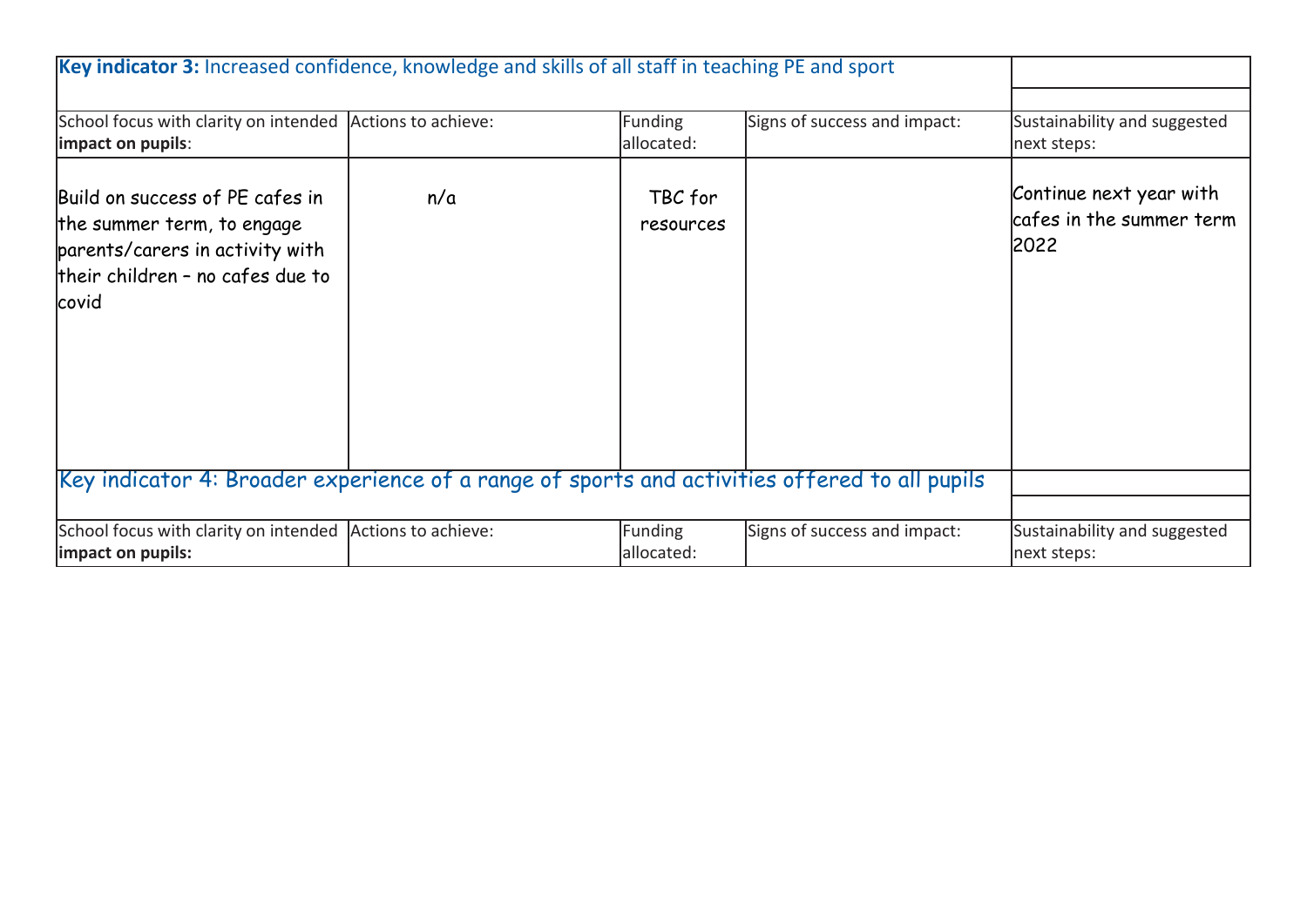| Continue to offer a wide range<br>of activities both within and<br>outside the curriculum in order<br>to get more pupils involved.<br>(Premier Education)<br>Focus particularly on those pupils<br>who do not do any additional<br>sport opportunities | Offer children a range of<br>activities through previous<br>survey completed | <b>TBC</b>                   | All children in the classes are<br>subjected to a new activity<br>which they can engage in and<br>enjoy and the same time<br>lincreases level of fitness | Keep children motivated<br>through the variety of<br>clubs on offer/target the<br>non-active children |
|--------------------------------------------------------------------------------------------------------------------------------------------------------------------------------------------------------------------------------------------------------|------------------------------------------------------------------------------|------------------------------|----------------------------------------------------------------------------------------------------------------------------------------------------------|-------------------------------------------------------------------------------------------------------|
| PSHE Assc. & SRE training/<br>Mental Health training for 2<br>members of staff                                                                                                                                                                         | Resources available linked to<br>lmental health/ SRE                         | £5,109                       | More resources available to<br>staff on delivery                                                                                                         | Children to be supported<br>with mental<br>health/wellbeing by<br>trained staff                       |
| Activ8 sessions with Paddy<br>Venner - wellbeing for years 5/6                                                                                                                                                                                         | Sessions on mental health/life<br>coaching delivered to year 5 &             | £750                         | Children to develop more<br>confidence and self-esteem<br>through weekly sessions<br>before high school                                                  |                                                                                                       |
| Key indicator 5: Increased participation in competitive sport                                                                                                                                                                                          |                                                                              |                              |                                                                                                                                                          |                                                                                                       |
|                                                                                                                                                                                                                                                        |                                                                              |                              |                                                                                                                                                          |                                                                                                       |
| School focus with clarity on intended Actions to achieve:<br>impact on pupils:                                                                                                                                                                         |                                                                              | <b>Funding</b><br>allocated: | Signs of success and impact:                                                                                                                             | Sustainability and suggested<br>next steps:                                                           |